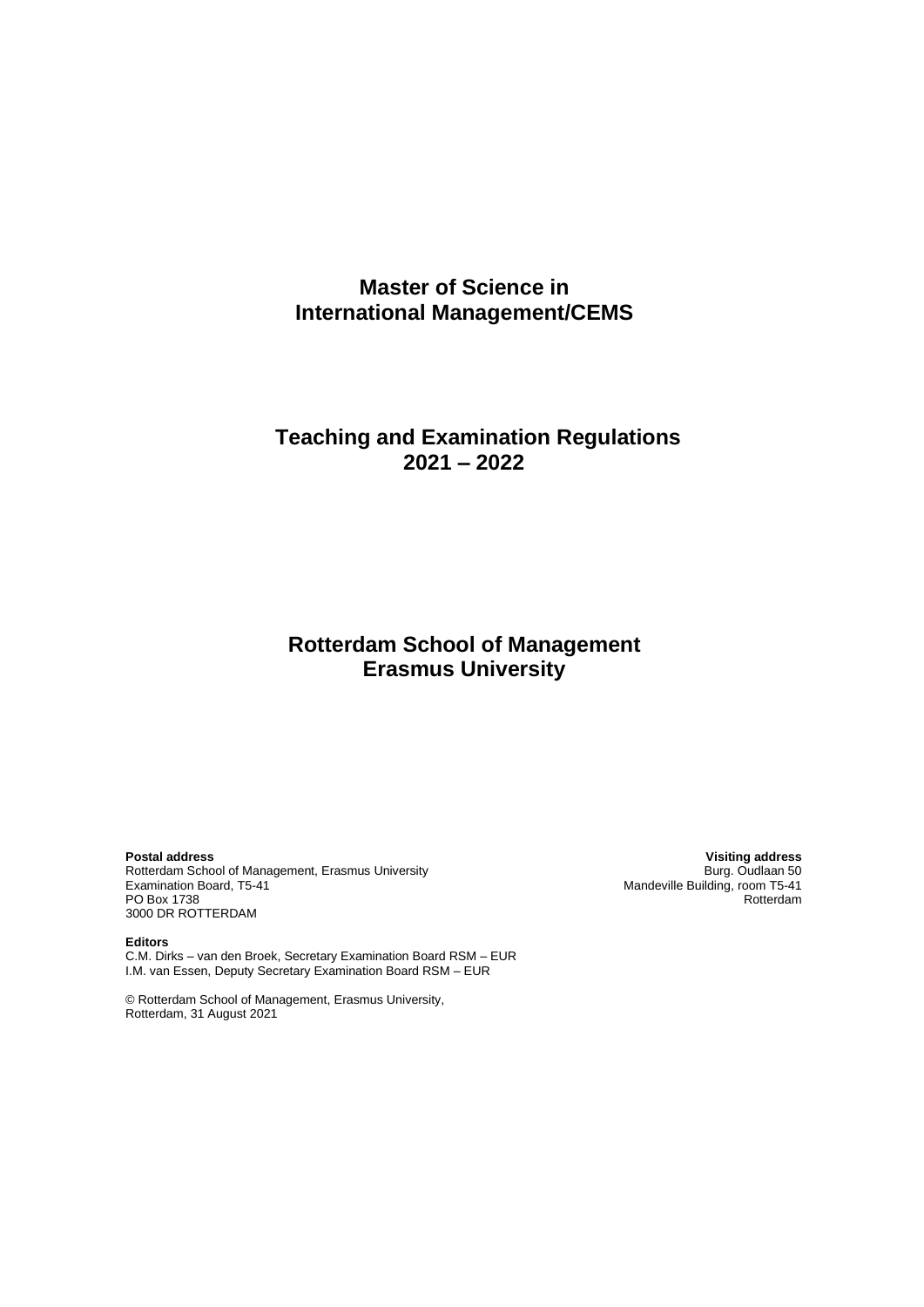# **Contents**

# **[Teaching and Examination Regulations of the Master of Science in International](#page-2-0)  [Management 2021 –](#page-2-0) 2022 3**

| Preamble:<br>3                                                                                                                                                                                                                                                                                                                                                                                                                                                                                         |
|--------------------------------------------------------------------------------------------------------------------------------------------------------------------------------------------------------------------------------------------------------------------------------------------------------------------------------------------------------------------------------------------------------------------------------------------------------------------------------------------------------|
| Section 1 - General<br>3<br>3<br>Article 1.1 - Applicability of the regulations<br>3<br>Article $1.2 - Aims$ of the programme<br>3<br>Article 1.3 - Definitions<br>$\overline{4}$<br>Article 1.4 - Degree<br>Article 1.5 -Language of instruction<br>4<br>Article 1.6 - Compulsory educational activities<br>4                                                                                                                                                                                         |
| Section 2 – Composition of the degree programme<br>4<br>Article 2.1 - Full-time / part-time<br>$\overline{4}$<br>Article 2.2 – Study load, feasibility and timetable of the degree programme<br>4<br>Article 2.3 – Composition of the degree programme<br>4<br>5<br>Article 2.4 – Exemption from obligatory practical exercises<br>5<br>Article 2.5 - Exemption from examinations<br>Article 2.6 – free master programme within the master's degree programme MSc in International Management at RSM 5 |
| 5<br>Section 3 - Admission<br>5<br>Article 3.1 - Admission<br>5<br>Article 3.2 - Admission procedure<br>5<br>Article 3.3 - Admission requirements                                                                                                                                                                                                                                                                                                                                                      |
| Section 4 - Taking examinations<br>6<br>Article 4.1 - Frequency of examinations and tests; examination schedule; re-sits; extra exam opportunities<br>6<br>Article 4.2 – Form of the examinations and tests<br>7<br>$\overline{7}$<br>Article 4.3 - Oral tests<br>$\overline{7}$<br>Article 4.4 – Sequence of programme components                                                                                                                                                                     |
| Section 5 - Result of examinations<br>7<br>Article 5.1 – Determining, announcing and recording results of examinations and tests; deadlines<br>$\overline{7}$<br>Article 5.2 - Period of validity<br>8<br>8<br>Article 5.3 - Explanatory feedback session and perusal<br>8<br>Article 5.4 - Archiving period of written tests                                                                                                                                                                          |
| Section 6 - Result of the final exam<br>8<br>Article 6.1 – The result of the final exam<br>8                                                                                                                                                                                                                                                                                                                                                                                                           |
| Section 7 - Final and Implementation Provisions<br>8<br>8<br>Article 7.1 - Amendments changes<br>8<br>Article 7.2 - Hardship clause<br>9<br>Article 7.3 - Announcement<br>9<br>Article 7.4 – Legal effect                                                                                                                                                                                                                                                                                              |
|                                                                                                                                                                                                                                                                                                                                                                                                                                                                                                        |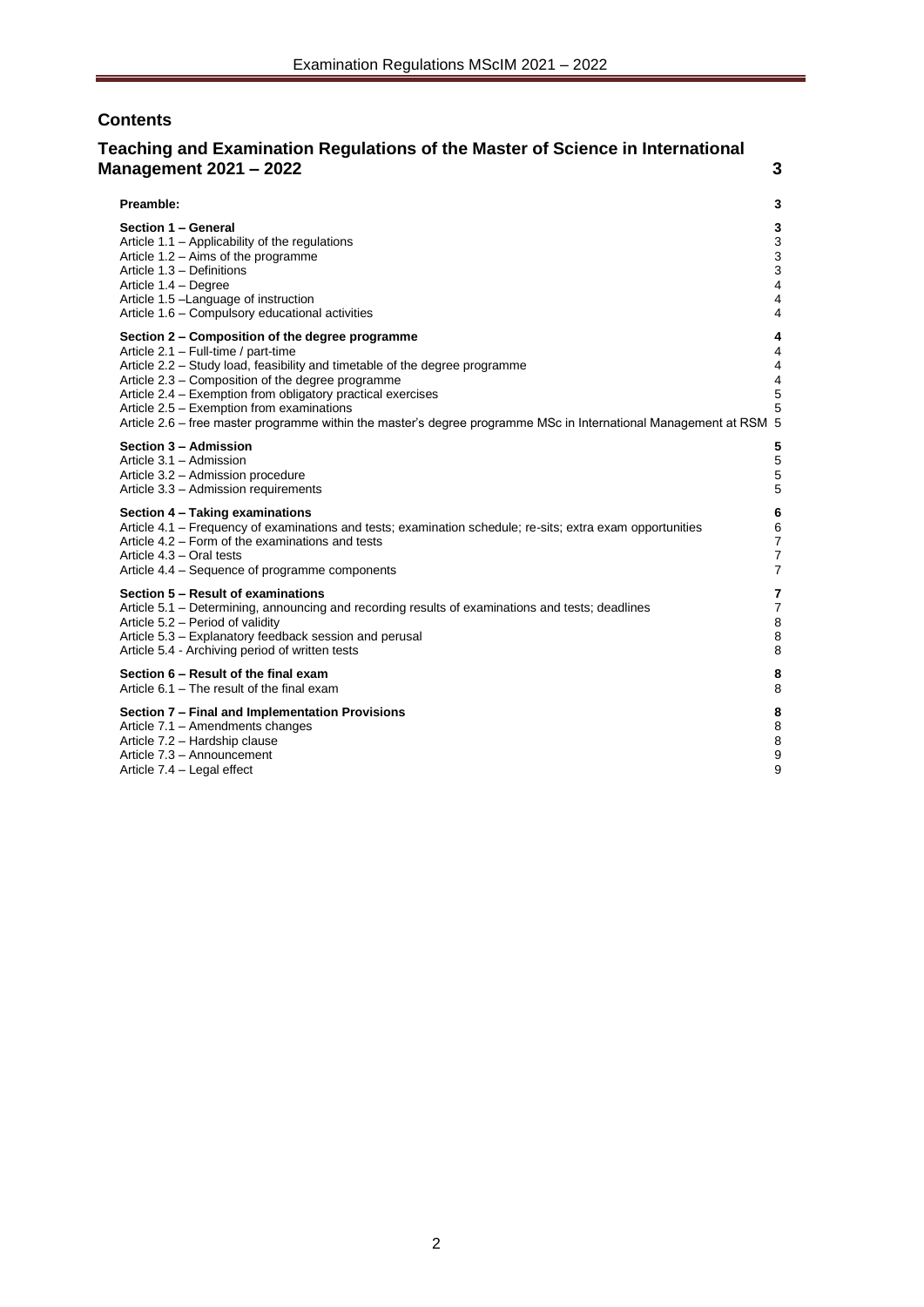# <span id="page-2-0"></span>**Teaching and Examination Regulations of the Master of Science in International Management 2021 – 2022**

### <span id="page-2-1"></span>**Preamble:**

Pursuant to Article 7.13 of the Dutch Higher Education and Research Act (*Wet op het hoger onderwijs en wetenschappelijk onderzoek* - *WHW*), these Teaching and Examination Regulations have been established by the *Dean* RSM after consulting the Faculty Council (FC), the Programme Committee (PC) concerned and the Examination Board RSM – EUR. The FC and PC have given their consent according to their lawful approval rights.

These regulations can be adjusted annually due to new developments and policy changes regarding the teaching and the examinations. In principle, the amendments will have legal effect from the first day of the Academic Year. The unaltered parts of the regulations keep their legal force.

### <span id="page-2-3"></span><span id="page-2-2"></span>**Section 1 – General**

#### **Article 1.1 – Applicability of the regulations**

These regulations are applicable to the curriculum and final exam, examinations and tests of the master's degree programme MSc in International Management (isat code 60256) at Rotterdam School of Management, Erasmus University, hereinafter referred to as the degree programme.

#### <span id="page-2-4"></span>**Article 1.2 – Aims of the programme**

The degree programme is intended to impart scientific knowledge, skills and insight in the area of international management in such a way that the graduate is capable of scientific and socially responsible professional practice in this area and is qualified to take any desired advanced programme and to become, among other things, a scientific researcher.

#### <span id="page-2-5"></span>**Article 1.3 – Definitions**

In the regulations, words shall have the following meanings:

- a. Act: the Dutch Higher Education and Research Act (*Wet op het hoger onderwijs en wetenschappelijk onderzoek WHW*);
- b. Rules and Guidelines (R&G): the rules, guidelines and instructions of the Examination Board as referred to in Article 7.12b of the Act;
- c. MScIM curriculum: the total of programme components qualifying for the final exam;
- d. Programme component: a bundling of examinations with a designated function and meaning within the MScIM curriculum;
- e. Course: an instruction given under the authority of an examiner; each course is concluded with an examination;
- f. Final exam: the total assessment of the performance of the student for separate examination parts of the programme, as referred to in article 7.10 of the Act;
- g. Examination: every course will be assessed by an examination. Each examination includes an investigation into the knowledge, insight and skills of the student, as well as the appraisal of the results of that investigation. An examination may consist of more than one test;
- h. Test: In general, a distinction can be made between a written test and other test types that do not fall under the term written test*<sup>1</sup>* :
	- − A *written test* is a plenary individual test (on campus or remote) whether on paper or digital, within a limited time frame of 3 hrs. maximum, with open and/or multiple-choice questions. During a written test it is not permitted to use any other material, equipment (calculator, phone) or resources (such as books or notes) than the ones the examiner allowed in advance (via Canvas) and that are indicated on the examination cover page;
		- Other test types such as:
			- An individual assignment, for example a case, an essay or a thesis<sup>2</sup>;
			- A group or team assignment;
			- An internship:
			- An oral test:
			- A presentation;
			- A practical exercise (supervised exercise aimed at acquiring a practical skill, for example communication skills);
			- Participation performance.
- i. EC: abbreviation of "European Credit" which stands for study credit as referred to in Article 7.4 of the Act. One EC represents 28 hours of study;
- j. Student: a person who is enrolled in the university and admitted to the degree programme pursuing the study and/or taking part in the examinations of the programme; for the further application of these regulations, this designation also applies to an enrolled 'extraneous';
- k. Examination Board: the board referred to in Article 7.12 of the Act for supervising the examinations and organization and coordination of the examinations of the programme;
- l. Academic year: the academic year runs from 1 September to 31 August (inclusive) of the following calendar year;
- m. Programme Director: the Dean of Education in the capacity of programme director as laid down in Article 9.17 of the Act and as referred to in Article 7 of the School Regulations 2017;
- n. Dean: head of Rotterdam School of Management, Erasmus University;
- o. Academic Director: the person who is authorised by the Programme Director to spearhead the master programme and lead the programme in terms of profile, content, quality, delivery and assessment;
- p. School: Rotterdam School of Management, Erasmus University;
- Academic personnel:
	- the members of the academic staff of the School.
	- the trainee research assistants (PhD candidates) of the School,
	- the other academic personnel:

 $^1$  Difference between written tests and other tests is important for example for resit-possibilities, see Article 4.1 TER and rules of order, see Section 3 R&G.

 $2$  Assignments with a limited time frame of 3 hrs. or less are considered written tests.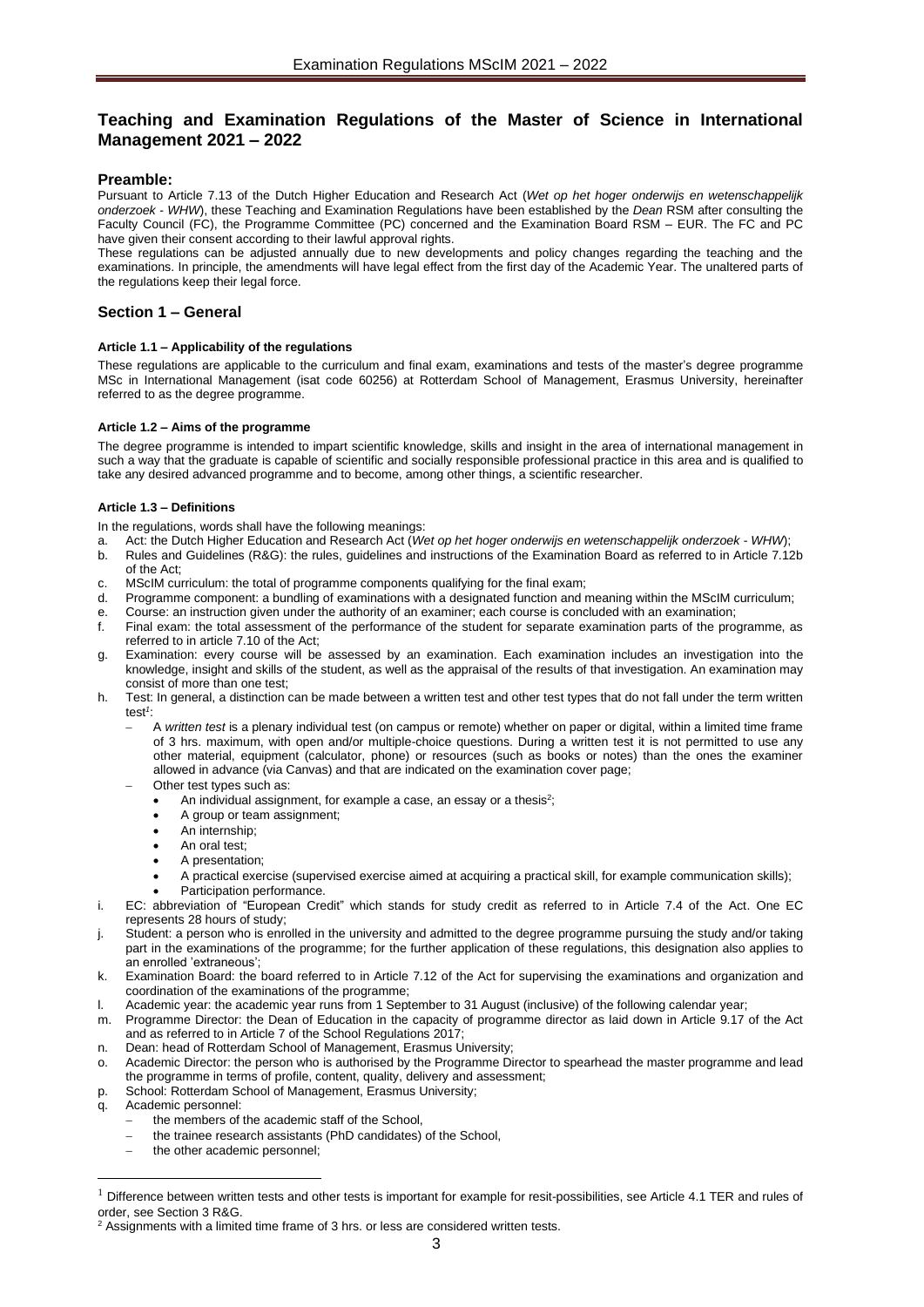- r. Academic staff:
	- the full professors.
	- the associate professors of the School,
	- the assistant professors of the School;
- s. Teaching team: the members of the academic staff and the academic lecturers teaching courses within the degree programme;
- *t.* Explanatory feedback session*:* in Dutch "nabespreking", as referred to in Article 7.13, par 2, sub q of the Act. It is an important meeting that gives students the opportunity to learn from their mistakes. They have the opportunity to review the questions and assignments of the test concerned, along with the answer models and criteria for assessment.
- u. Perusal: in Dutch "inzage" as referred to in Article 7.13, par. 2 sub p. of the Act. It is an opportunity for students to peruse their own assessed test.
- v. Student Administration: Student Administration Erasmus University, Team Study Progress & Diploma Administration RSM.

#### <span id="page-3-0"></span>**Article 1.4 – Degree**

- 1. The student who has successfully passed all the programme components of the MScIM degree programme will obtain the degree of Master of Science in International Management and is eligible for the CEMS certificate.
- <span id="page-3-1"></span>2. The obtained degree will be indicated on the master's degree certificate.

#### **Article 1.5 –Language of instruction**

- 1. The language of instruction teaching and examinations is English, with the exception of certain courses as may be offered by the student's exchange school, and which the student may choose to take.
- <span id="page-3-2"></span>2. In cases, the Examination Board can grant exemption from paragraph 1.

#### **Article 1.6 – Compulsory educational activities**

- Teaching in most of the programme components takes place on a small-scale basis to enable students to obtain knowledge, skills and attitudes in the best possible way. The basic requirement, therefore, is that the students take part in all activities.
- 2. If students are prevented from participating in certain educational activities due to special circumstances, they should report this to the instructor concerned in advance. In such cases, without prejudice to the rules that apply to giving and assessing examinations of particular courses, instructors may assign alternative activities.

#### **Article 1.7 – Evaluation of education**

- The Programme Director will be responsible for ensuring the evaluation of education.
- 2. The Programme Director will inform the Faculty Council and the Programme Committee of the method and frequency with which components of the curriculum are to be evaluated.
- 3. The Programme Director will inform the Faculty Council and the Programme Committee of the outcomes of the evaluation, the amendments made as a result of this and the effect of the actual amendments.

## <span id="page-3-4"></span><span id="page-3-3"></span>**Section 2 – Composition of the degree programme**

#### **Article 2.1 – Full-time / part-time**

<span id="page-3-5"></span>Within the scope of the Act, the degree programme is offered full-time.

#### **Article 2.2 – Study load, feasibility and timetable of the degree programme**

- 1. The degree programme has a study load of 90 EC.
- 2. Courses and projects, including examinations, are scheduled to be completed in one and a half years.
- 3. To further increase the feasibility of completing the degree programme according to the schedule, the workload is spread evenly over the programme's duration.

#### <span id="page-3-6"></span>**Article 2.3 – Composition of the degree programme**

The composition of the degree programme is built up from the following programme components:

| <b>Programme Components:</b> |                                                                                                                                                                                                                                                                                                                                                                                                                  | EC  |
|------------------------------|------------------------------------------------------------------------------------------------------------------------------------------------------------------------------------------------------------------------------------------------------------------------------------------------------------------------------------------------------------------------------------------------------------------|-----|
| a.                           | <b>Block Seminar</b>                                                                                                                                                                                                                                                                                                                                                                                             | 3   |
| b.                           | Skill Seminars: this requirement includes the following sub-components:<br>Global Citizenship Seminar (formerly Responsible Global Leadership<br>[RGL] seminar) in spring semester (2 CEMS skills seminar days;<br>equivalent to 1 EC)<br>Personal Leadership course (equivalent to 1 EC)<br>$\bullet$<br>Four additional miscellaneous CEMS skills seminar days of the student's<br>choice (equivalent to 2 EC) | 4   |
| C.                           | Strategy requirement in the fall semester, to be fulfilled with one of the following<br>courses:<br><b>International Strategy</b><br>International Entrepreneurship                                                                                                                                                                                                                                              | 7.5 |
| d.                           | Global Leadership requirement in the spring semester, to be fulfilled with Global<br>Leadership                                                                                                                                                                                                                                                                                                                  | 7.5 |
| е.                           | A compulsory choice of two courses out of four, as follows:<br>If a student is present and taking courses at RSM in the fall semester, a choice of two<br>courses out of three following courses:<br>International Entrepreneurship 7.5 EC (if a student has opted to take this                                                                                                                                  | 15  |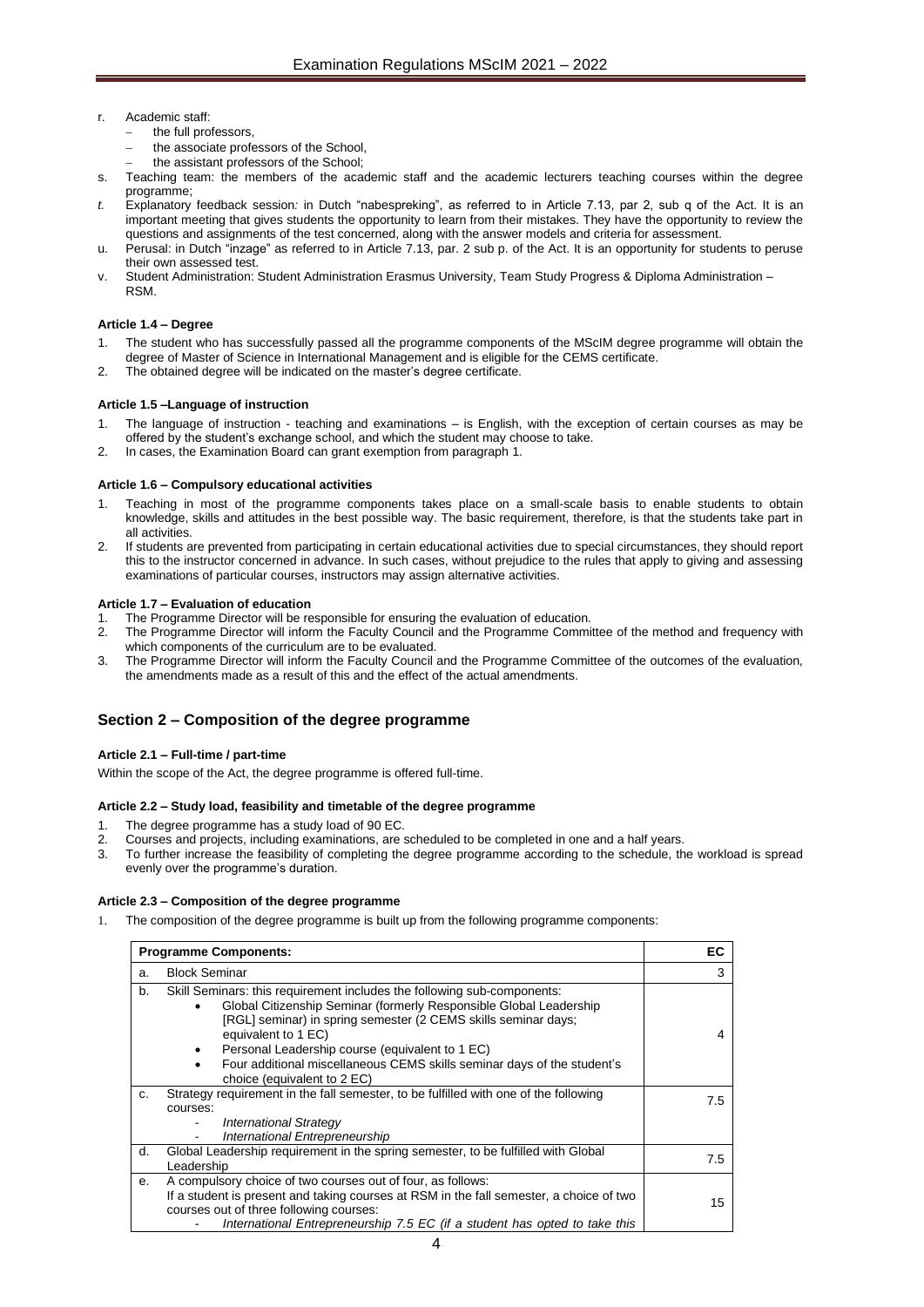|    | course for requirement c above, then the student must select the two<br>courses for this requirement from the remaining three courses below)<br>Global Supply Chain Management 7.5 EC<br>Management Control (formerly Financial Management & Control) 7.5 EC<br>Innovation Management 7.5 EC                                 |    |
|----|------------------------------------------------------------------------------------------------------------------------------------------------------------------------------------------------------------------------------------------------------------------------------------------------------------------------------|----|
|    | If a student is present and taking courses at RSM in the spring semester, a choice of<br>two courses out of the four following courses:<br>Using Business Analytics and Machine Learning for New Products<br>International Corporate Finance 7.5 EC<br>Corporate Venturing 7.5 EC<br>Climate Change Strategy Roleplay 7.5 EC |    |
| f. | <b>International Business Project</b>                                                                                                                                                                                                                                                                                        | 15 |
| g. | <b>Research Clinic</b>                                                                                                                                                                                                                                                                                                       | 3  |
| h. | <b>Master Electives</b>                                                                                                                                                                                                                                                                                                      | 15 |
|    | <b>Master Thesis</b>                                                                                                                                                                                                                                                                                                         | 20 |

- 2. Participation in an international exchange with one of the CEMS partner institutions during either the first or the second semester is a compulsory part of the degree programme; the other two semesters must be completed at RSM. The programme components stated under paragraph 1, sub a., b., c., d., f. and h. may be completed with the appropriate designated courses fulfilling that requirement at a CEMS partner institution, and only as pre-approved by the Academic Director.
- 3. The detailing in the most recent version of the International Management (digital) Study Guide of the further descriptions of programme components into compulsory courses and elective courses, including obligatory practical exercises, and the thesis project, constitute an integral part of these Teaching and Examination Regulations, without prejudice to the other provisions set out in these regulations.
- 4. Students may choose the CEMS-approved master electives from components of the MSc programmes of the RSM and/or CEMS partner institutions. These electives may exceed a total of 15 EC. However, it is not allowed to do more courses within a block than scheduled according to the degree programme course schedule. Furthermore, once passed, electives cannot be revoked by the student. All electives will be listed on the grade transcript.

#### <span id="page-4-0"></span>**Article 2.4 – Exemption from obligatory practical exercises**

In exceptional cases, the Examination Board can grant exemption from the obligation to take part in practical exercises. In that case, the Examination Board can decide that the practical exercises should be carried out in another way, to be determined by the Examination Board.

#### <span id="page-4-1"></span>**Article 2.5 – Exemption from examinations**

<span id="page-4-2"></span>No exemptions from courses, examinations or tests will be granted.

#### **Article 2.6 – free master programme within the master's degree programme MSc in International Management at RSM**

- Upon approval by the Examination Board, students who are enrolled in the programme can construct their own master's degree programme composed of courses offered by the university, which will lead to the degree of Master of Science in International Management.
- 2. The master programme mentioned in paragraph 1 must consist of sufficient courses in the area of international management according to the Examination Board, and in any case of the thesis project of 20 EC.
- 3. The Examination Regulations and Rules and Guidelines are applicable to the programme mentioned in paragraph 1 and approved by the Examination Board.
- 4. Students who complete the free master will not be eligible by definition for the supplementary CEMS certificate but must rather also meet the additional CEMS graduation requirements as established by the CEMS organisation.

## <span id="page-4-4"></span><span id="page-4-3"></span>**Section 3 – Admission<sup>3</sup>**

#### **Article 3.1 – Admission**

With due observance of the rules by law concerning admission and enrolment, eligible for admission to the degree programme is the one who has acquired the admission statement given by the Dean of RSM, on behalf of the Executive Board of Erasmus University.

#### <span id="page-4-5"></span>**Article 3.2 – Admission procedure**

The admission is selective: it is a three-stage procedure consisting of formal requirements as stated in article 3.3, including an assessment.

#### <span id="page-4-6"></span>**Article 3.3 – Admission requirements**

Candidates are considered eligible for selection if the applicant has (entirely) fulfilled the formal requirements:

<sup>&</sup>lt;sup>3</sup> Attention: RSM expects that all applicants are aware of the latest content in relation to the admission requirements through the programme-specific admission pages on the RSM website and that they regularly check the content for (unforeseen) changes. Therefore, please check the [RSM website](https://www.rsm.nl/master/msc-programmes/msc-international-management-cems/admission/) for the latest requirements which are part of the TER and the IM/CEMS specific application deadlines which are in place. In addition, RSM strongly suggests all applicants to visit the Master Open Days (organized twice a year) and/or participate in one of many virtual information sessions (VIS), organized frequently.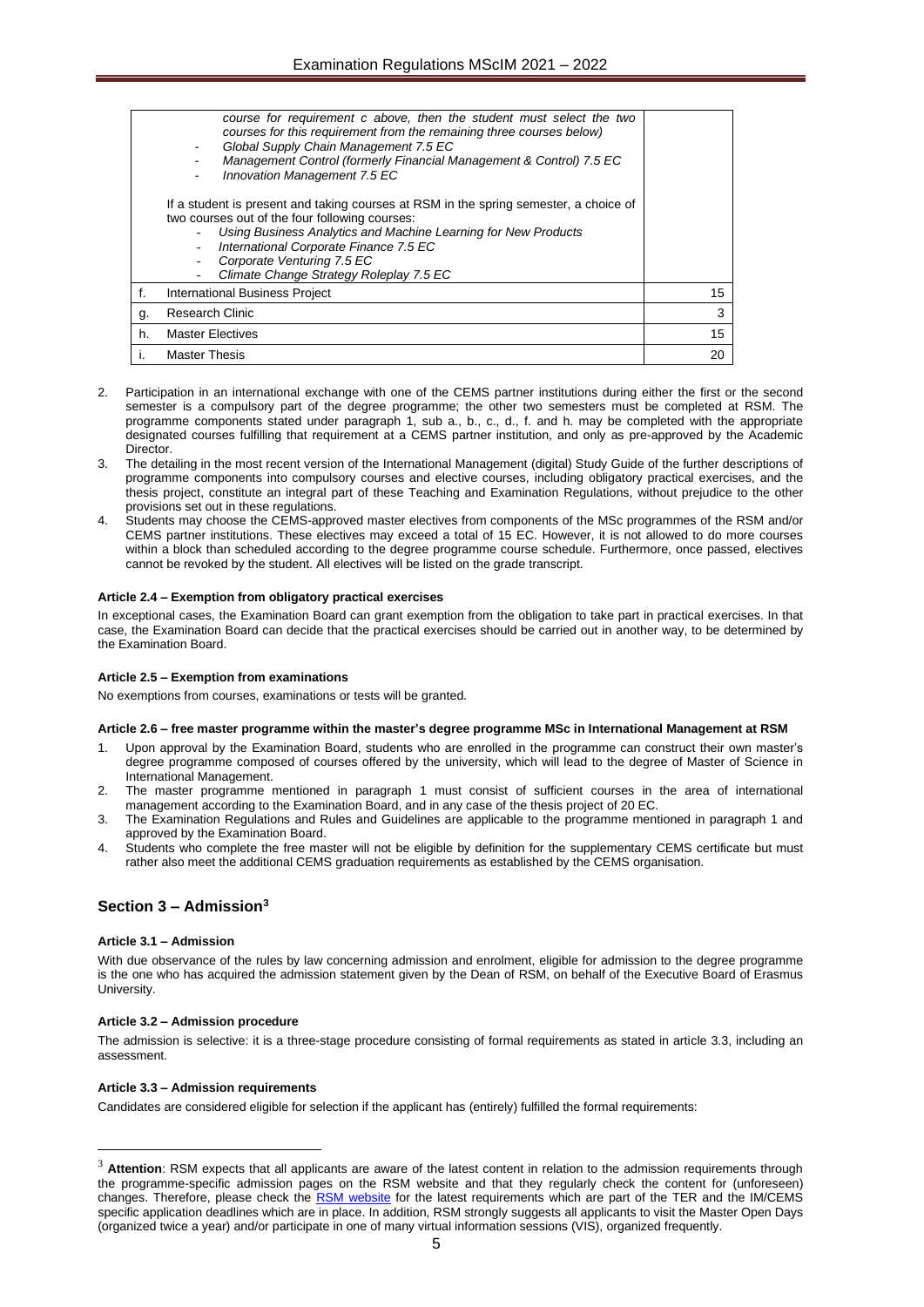- a. A research university bachelor's degree in business administration or related field consisting of a minimum total of 60 EC in advanced courses in strategic management, marketing, supply chain management/operations, finance and accounting as well as a minimum total of 20 EC in qualitative and quantitative research methods and statistics;
- b. Proficiency in English, measured according to the CEFR (Common European Framework of Reference) at level C1, to be proven by
	- IELTS: minimum overall score 7.0 and minimum sub-scores 6.5, or
	- TOEFL (iBT): minimum overall score 100 + minimum sub-scores 22 (Reading, Listening and Speaking) and 24 for Writing, or
	- Cambridge ESOL: Equal to CAE- minimum grade of B or CPE- minimum grade of C, or
	- Cambridge BEC Higher Minimum grade B, or
	- CEFR test results: English course/test results at C1 level taken at any national accredited university of applied science or research university within the EU/EEA. All aspects of the language must be tested (reading, writing, listening and oral skills).

No other English-language test results will be accepted. The test results must be verifiable.

Exempted from an English test are students who are a native English speaker from the USA, UK, Canada, Ireland, Australia, New Zealand or South Africa or whose secondary school, undergraduate or master's degree programme was taught completely in the English language in one of the following countries: USA, Canada, Australia, New Zealand, South Africa or within the EU/EEA. Exemption is also granted for applicants who have obtained an International Baccalaureate Certificate in English (English A SL min grade 5, English A HL min grade 4 or English B HL min grade 5).

- c. A grade point average (GPA) equivalent to a 7 out of 10 in the Dutch education system, which is considered to be above average;
- d. A GMAT score of at least 600. Students with a bachelor's degree from a Dutch university are exempted from submitting a GMAT score;
- e. Candidates must have proven minimum proficiency in three languages: English at C1 level, a second language at B1 level and a third language at A2 level
- f. Certain combinations of similar languages will not be allowed to fulfil the requirements. Please check the combinations on the [CEMS language requirements](https://www.rsm.nl/master/msc-programmes/msc-international-management-cems/selection/language-requirements/) webpage.

# <span id="page-5-1"></span><span id="page-5-0"></span>**Section 4 – Taking examinations**

**Article 4.1 – Frequency of examinations and tests; examination schedule; re-sits; extra exam opportunities**

- 1. The opportunity to take written tests as referred to in Article 1.3 is given twice per academic year: a regular test and a re-sit. The other test types as referred to in Article 1.3 can be taken at least once per year.
- 2. By way of derogation from paragraph 1 first sentence, the re-sit shall be cancelled in case no students have registered during the regular registration period for the re-sit.
- By way of derogation from paragraph 1 second sentence, if a course is mainly or only assessed by other test types at least a re-sit or a reasonable improvement option <sup>4</sup> is required.
- 4. Only students who submit the final thesis before the deadline of the first opportunity in February, are eligible to submit a resit version for the deadline in April.
- 5. Students who have not passed the thesis proposal at the first opportunity, will be offered a retry for which the submission deadline is set at least at two weeks from the date of publication of the first opportunity results.
- 6. With due observance of the provisions of the first paragraph, the student may retake a passed written test in the same Academic Year if a re-sit opportunity has been scheduled in the official exam timetable. The result for the test is established on the *highest test result* obtained.

As long as a student has not yet passed all courses of the degree programme, the student may improve the grade of a passed course in a following Academic Year; in that case the student must redo the whole course including all tests (unless the examiner explicitly determined otherwise in the course manual or the Examination Board approved derogation from this rule in an individual case because of personal circumstances). The final result for the course will be established on the *highest result obtained*. If the material to be studied for a course has changed, the subsequent tests will reflect the new material.

- 7. In addition to the provisions set out in paragraphs 1 and 2, the opportunity to take a test for which the accompanying course is given for the last time ever, is given two times in the academic year subsequent to the last year of the course in case of a written test and only once in case of other test types. The tests of the master electives are excluded from this rule. The tests will be scheduled during the examination period concerned. Deviating from paragraph 6 above, tests for these courses that have already been passed may not be taken again.
- 8. Without prejudice to applicable regulations regarding a period free of tests, and with due observance of the other provisions set out in these regulations, and of the Rules and Guidelines established by the Examination Board, the Programme Director establishes a schedule of the exam periods for written tests and examinations before the start of the academic year. In the event of urgent exceptional circumstances, the Programme Director can change the schedule during the academic year, provided that the change is announced in good time and no later than the start of the registration period, of the period of tests concerned, via appropriate channels such as SIN-Online.
- 9. In exceptional cases<sup>5</sup> the Examination Board can, at the request of the student, decide that an extra opportunity to take a written test will be offered, in derogation from the schedule.
- 10. To courses that are instructed under the supervision and authority of national accredited institutions other than Rotterdam School of Management, Erasmus University and for which results are converted to the MScIM curriculum, the rules and regulations apply as set, upheld and applied by the Examination Board, or equivalent body, of that accredited institution.

 $4$  The exact content of the improvement option (for instance rules regarding applicability of option, for failed tests only, minimum grade requirement, cap on the grade, grade reduction) is at the discretion of the examiner. The examiner must include the rules for an improvement option in the course manual.

<sup>&</sup>lt;sup>5</sup> Please check the [Examination Board's website](https://www.rsm.nl/examination-board/requests/extra-examinations/) for [the policy on extra exam](https://www.rsm.nl/examination-board/requests/extra-examinations/) opportunities.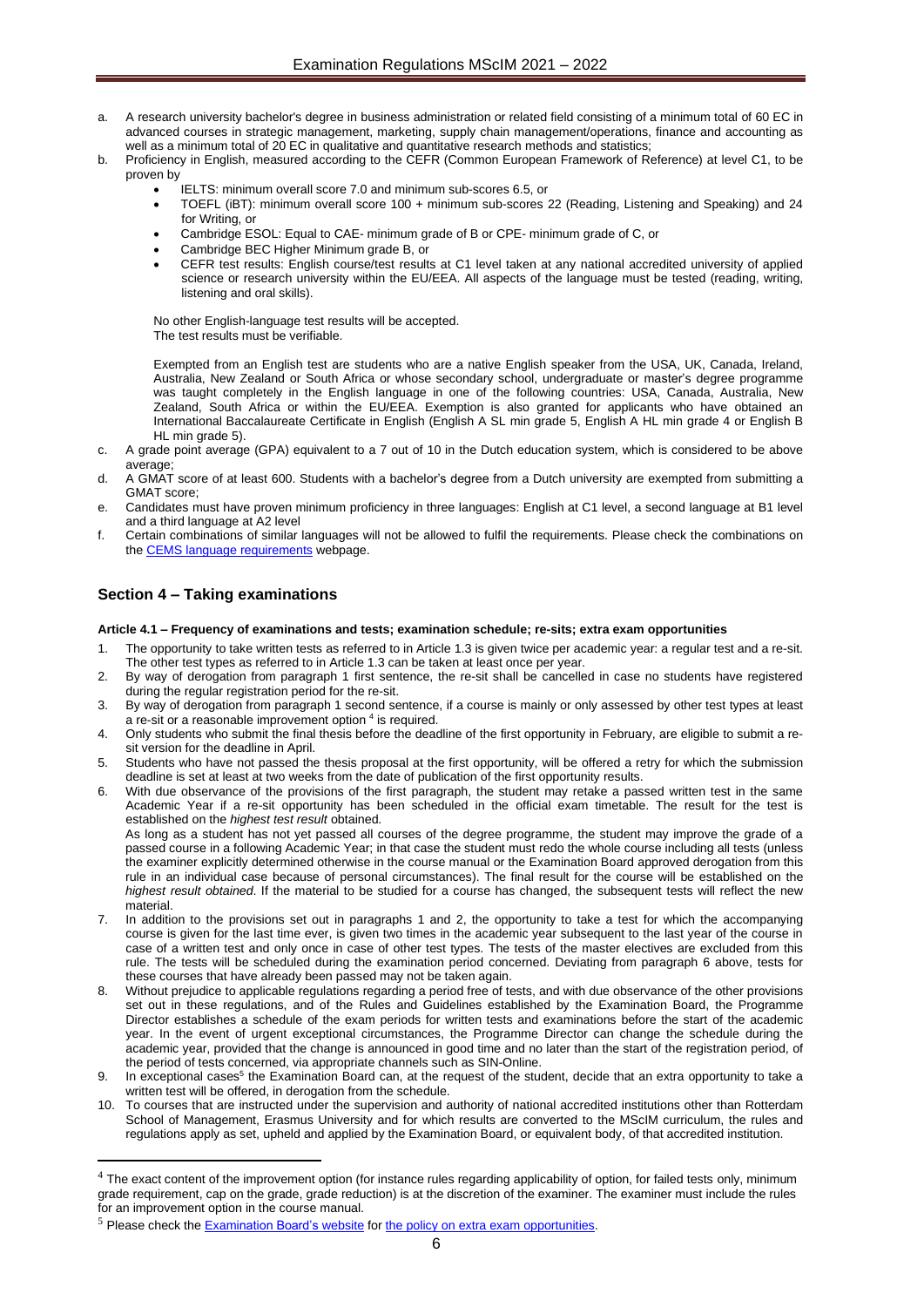#### <span id="page-6-0"></span>**Article 4.2 – Form of the examinations and tests**

- The examinations of the programme are taken according to the test types described in Article 1.3 sub h. Furthermore, attendance requirements may be set as a prerequisite for assessment, provided that this is well substantiated by the examiner and published in the course manual. The Examination Board may allow deviations from this rule.
- 2. If the Examination Board decides that the form as referred to in the foregoing paragraph shall be different, it will announce this to the students no later than two months before the test is to be held.
- 3. The elaborations on the form of the tests as referred to in paragraph 1, stated in the most recent version of the study guide for the study programme, constitute an integral part of these Teaching and Examination Regulations, without prejudice to the other provisions set out in these regulations.
- 4. In exceptional cases the Examination Board may, at the request of the student, decide to permit derogations from the provisions set out in paragraph 1.
- 5. Students with verifiable physical or mental impairments or specific learning difficulties that could have an effect on the ability to study, are offered the opportunity to take tests in a manner adapted as far as possible to their individual situation. Requests can be submitted via Osiris Cases, accompanied by all relevant documentation, such as a medical statement or diagnostic assessment. The Examination Board will, if necessary, obtain expert advice before making a decision.

#### <span id="page-6-1"></span>**Article 4.3 – Oral tests**

- No more than one person will be given an oral test at a time by a given examiner unless the Examination Board has decided otherwise.
- 2. An oral test is taken in public, unless in an exceptional case the Examination Board or the examiner concerned has decided otherwise, or the student has objected to this.
- An oral test should be assessed by at least two examiners or in the event of one examiner only, the assessment must be video and/or audio recorded. The Examination Board will archive the recorded file for two years after the assessment, or seven years in case of the oral Thesis defence.

#### <span id="page-6-2"></span>**Article 4.4 – Sequence of programme components**

- The International Business Project has to be undertaken in the second semester.
- 2. A student needs to have completed at least 30 EC of the degree programme before he/she can start with the third semester, i.e. the Research Clinic and the Master Thesis. The Research Clinic together with the Master Thesis will be offered in the third semester only.
- 3. A student may continue with the thesis trajectory only after a designated research methods course of 3 EC of the degree programme has been passed.
- 4. If the thesis proposal has not been passed or has not been delivered in a timely manner, the student may not proceed the thesis trajectory and has to retake the trajectory the following Academic Year and has to choose a new thesis topic and will be assigned a new coach
- The examination for the thesis project can only be completed once all the courses of the other programme components of the degree programme have been passed.
- 6. In exceptional individual cases, at the student´s or examiner's request, the Examination Board may derogate from the foregoing paragraphs, after consulting the student adviser and the involved examiners depending on the particular situation.

## <span id="page-6-4"></span><span id="page-6-3"></span>**Section 5 – Result of examinations**

#### **Article 5.1 – Determining, announcing and recording results of examinations and tests; deadlines**

- 1. The examiner determines the result of an examination/test as referred to in Article 1.3 sub g. and h. as soon as possible. The following deadlines are in place:
	- a. The ultimate deadline for provisional grades is four weeks after the examination/test. Provisional grades must be communicated via SIN Online or CANVAS grade centre.
	- b. The ultimate deadline for registration in OSIRIS of the definitive grades is 40 working days after the last examination/test.
	- c. In case a resit takes place within a period of 45 working days after the original examination/test, the ultimate deadline for communicating and registration of the definitive grades is ten working days before the resit.
- 2. In deviation from paragraph 1 of this article, the thesis proposal and the thesis report must be assessed within two weeks of submission.
- 3. In deviation from paragraph 1 of this article, the examiner(s) determine(s) the result of an oral test immediately and give(s) the student a written notification of the grade.
- 4. In the event of force majeure, the Examination Board can permit derogation from the deadlines mentioned in the foregoing paragraphs.
- 5. The Student Administration checks compliance with the deadline mentioned in the previous paragraph, and in the event that it is likely to be exceeded, reports this in good time to the chairman of the Examination Board.
- 6. The examiner reports updated examination and/or test results to the Student Administration, which then informs the student of this in writing.
- 7. The Student Administration is responsible for recording the results of examinations and tests. This Office also records what certificates have been presented to a student. No information about recorded data, with the exception of data about the certificates awarded, is given to anyone other than the student, the Examination Board, the directors of the study programme, the Executive Board of the Erasmus University, the student advisor, the student counsellor and the Examination Appeals Board (CBE). The Examination Board may decide on derogation from the provisions set out in the last sentence under the consent of the student involved.
- The involvement of the Student Administration as referred to in the previous paragraphs is without prejudice to the provisions in this matter as determined by the Executive Board of the Erasmus University.
- 9. The written certificate concerning the result of an examination or test contains information about the way in which the student can lodge an appeal with the Examination Appeals Board (CBE).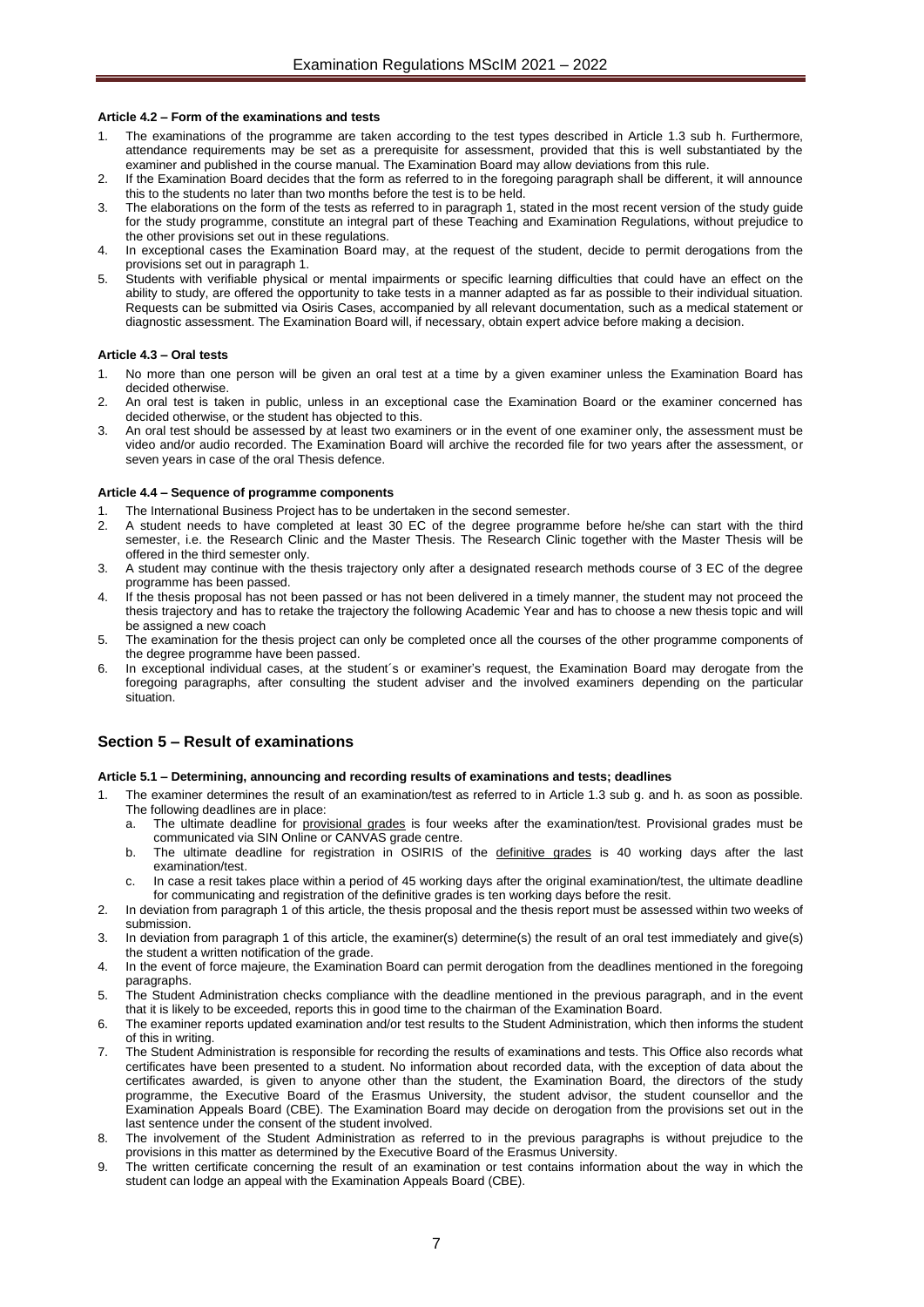#### <span id="page-7-0"></span>**Article 5.2 – Period of validity**

- Unless otherwise mentioned, the term of validity for passed courses including approved courses of another degree programme – is in principle unlimited.
- 2. In derogation from the preceding paragraph and as long as the final exam has not been passed yet, the Examination Board, in consultation with the Academic Director concerned, may declare the term of validity of a course that has been passed more than six years ago expired if – in its judgement – the knowledge, insights and skills taught during the course have become obsolete. In that case, the Examination Board can impose an additional or alternative course or examination, before the student may pass the final exam.
- 3. If the examination of a course is composed of more than one test, the term of validity of each test shall be limited to the academic year in which the tests are taken, unless the examiner explicitly determined otherwise in the course manual or the Examination Board approved derogation from this rule in an individual case because of personal circumstances.

#### <span id="page-7-1"></span>**Article 5.3 – Explanatory feedback session and perusal**

- 1. As soon as possible but no later than four weeks after the written test, the examiner will give explanatory feedback. The examiner will provide information about the content of the written test and the correct answers/answer models in an *explanatory feedback session* or via another approved medium (such as through Canvas). This offers students the opportunity to review the questions and assignments of the exam concerned, along with the answer models and criteria for assessment. The examiner sets the date, time and procedure of the explanatory feedback session. The explanatory feedback session must be realistically managed, and the use of appropriate media (such as Canvas) is allowed. In view of a good preparation of the explanatory feedback session, the exam questions and answers model(s) need to be posted as soon as possible after a written test and no later than one week after the test took place. Although with exception upon the examiner's request, the Examination Board may grant the examiner an exemption from posting the exam question on Canvas in the event of important reasons.
- 2. As soon as possible or at the same explanatory feedback session but no later than four weeks after the explanatory feedback session, students will have the opportunity to peruse their own assessed exam. The perusal takes place in principle on the basis of a (digital) copy only. A paper copy may be charged at cost price. The examiner may determine that the perusal is only for students who registered for it and/or who have attended the explanatory feedback session. The examiner sets the date, time, location and procedure of the perusal. In case of a 100% multiple-choice test and the questions, answer key and multiple-choice answer forms are available to the student, the examiner is exempted from organizing the perusal.
- 3. In the event that a student can demonstrate that he/she was prevented from being present at the assigned location and time for the explanatory feedback session or the perusal due to force majeure, at the request of the student an alternative opportunity will be offered, if possible, within the term mentioned in paragraph 2.

#### <span id="page-7-2"></span>**Article 5.4 - Archiving period of written tests**

- 1. The assignments, answers and the assessment of the written tests will be archived (in paper or electronic form) for two years after the assessment.
- 2. The exam protocol, test key, pass mark, test questions/assignments and evaluation of the written tests are stored (in paper or digital form) for seven years after the examination.
- 3. The Thesis and the assessment thereof will be archived (in paper or electronic form) for seven years after the assessment.

## <span id="page-7-4"></span><span id="page-7-3"></span>**Section 6 – Result of the final exam**

#### **Article 6.1 – The result of the final exam**

- 1. The result of the final exam is determined by the Examination Board based on the examinations of courses in the programme components that comprise the MScIM curriculum and in compliance with the regulations stated in article 5.2 of the Rules and Guidelines.
- 2. In derogation from the provisions set out in paragraph 1, the Examination Board may, before determining the result of the final exam, conduct an investigation into the knowledge of the student with regard to one or more examinations or tests of the programme, if and insofar as the results of the examinations or tests concerned give it cause to do so.
- 3. In derogation from the provisions set out in paragraph 1, the result of the final exam will not be determined for students who are - by way of derogation from Article 3.3 sub a. - admitted to the programme without having obtained the bachelor's degree and/or completed the pre-master programme yet<sup>6</sup>, until they have actually obtained their bachelor's degree and/or completed the pre-master programme.

## <span id="page-7-6"></span><span id="page-7-5"></span>**Section 7 – Final and Implementation Provisions**

#### **Article 7.1 – Amendments changes**

- Amendments to these regulations will be adopted by the Dean RSM through a separate decree.
- 2. No amendments will be made that are applicable to the current academic year, unless the interests of the students are, in reason, not thereby prejudiced.
- 3. Moreover, amendments must not influence, to the detriment of the students any other decision, which has been taken with respect to a student by the Examination Board by virtue of these regulations.

#### <span id="page-7-7"></span>**Article 7.2 – Hardship clause**

In very exceptional individual circumstances, in which application of one or more of the provisions set out in these regulations leads to evidently unreasonable and/or unfair situations with regard to a student, a student can submit a request in writing, and

 $<sup>6</sup>$  For instance, as a result of the worldwide impact of the Coronavirus, RSM decided to temporarily implement some leniency</sup> regarding certain admission criteria for the MSc and Premaster programmes for the September 2020 and 2021 intakes.